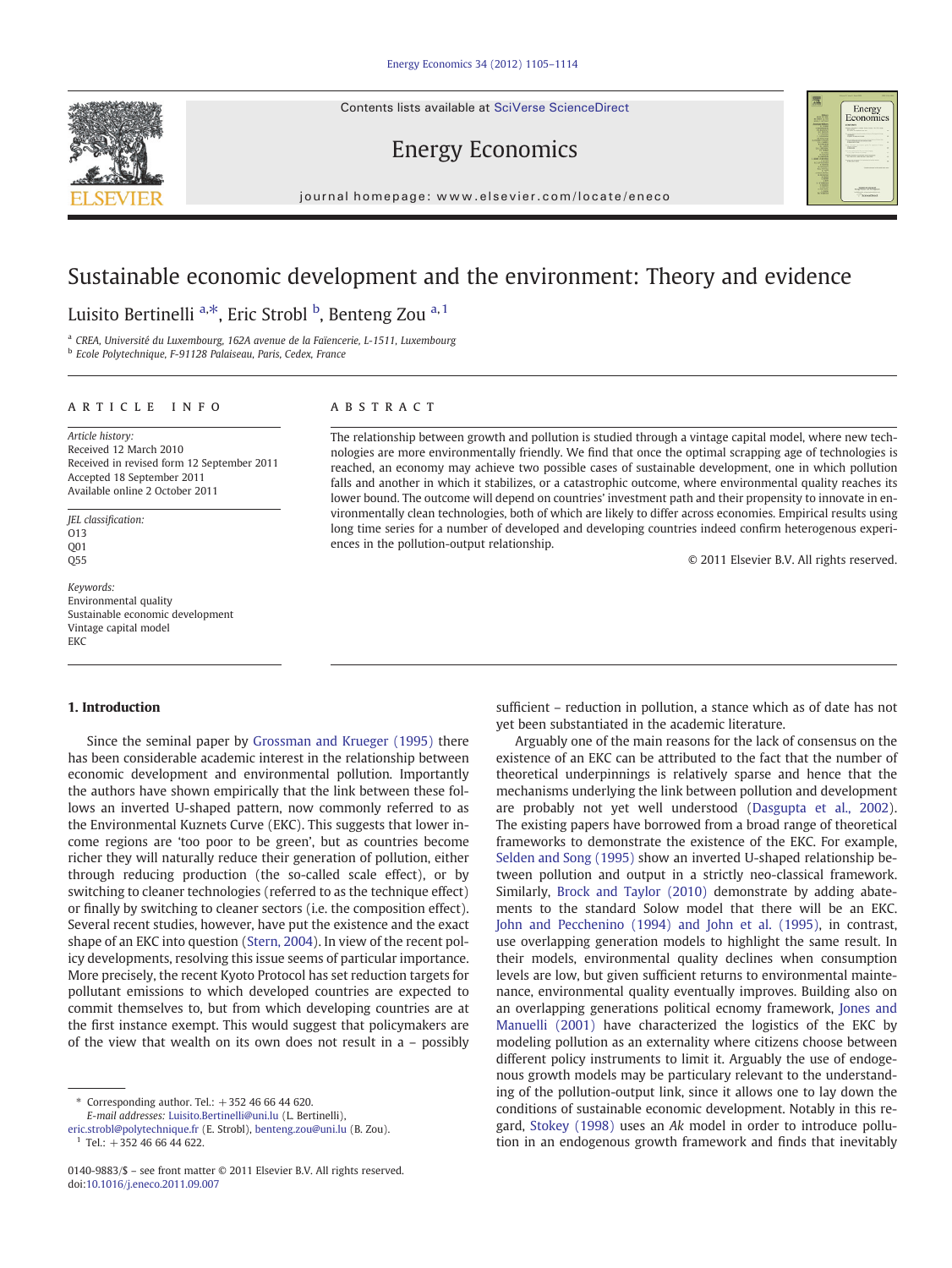an EKC will arise. Importantly, however, all of the existing models do not consider the decision of when to replace obsolete with newer technologies and how this may affect the pollution output relationship, but instead consider technological adoption to be exogenous. Clearly though, if one assumes, as would be more realistic in most cases, that older technologies are more environmentally unfriendly, then the decision when to scrap these is likely to be an important determinant of the extent of pollution generation.

In the current paper we thus explicitly model how the decision to scrap obsolete technologies affects the relationship between economic development and pollution, thus capturing the technique and scale effect referred to above.<sup>2</sup> In order to do so we build on the Schumpeterian framework of [Boucekkine et al. \(1997\)](#page--1-0) by introducing a vintage capital structure with exogenous technological progress, which allows us to develop explicit short run trajectory dynamics. The law of motion of environmental quality will depend on the pollution flow and some upper limit on environmental quality that takes into account the exhaustibility of resources. $3$  In this context, we diverge from the existing literature on the pollution-output relationship by making the explicit distinction between environmental quality and pollution. Arguably it is important to do so since the very notion of sustainable development refers to some self regeneration capacity of ecosystems, as originally defined by [Daly \(1990, 1991\)](#page--1-0) and now commonly used by the [World Bank \(1991a, 1991b\).](#page--1-0) Finally, we explicitly assume that new technologies are more environmentally friendly, allowing us to shed light on the mechanisms through which the environmental quality affects growth performance following technological adoption.

Using our model we show that a reduction in environmental pollution during the industrialization process is only possible when the optimal rate of technological adoption has been reached. However, reaching this point will not necessarily guarantee that pollution decreases. Rather, we identify the three possible outcomes concerning the relationship between pollution and economic development, where these depend on the rate of growth of investment relative to the rate of growth of environmental friendliness of technological improvement. First, there is the case that we term weak sustainable development where investment, consumption, and output increase at a constant rate, the level of pollution stabilizes, but environmental quality improves. Second an economy may achieve strong sustainable development, where investment, consumption, and output improve at a constant, but lower rate than under the former scenario, while pollution is decreasing. This latter case is what constitutes the EKC. Finally, there may be the case where pollution increases unboundedly and environmental quality reaches its lower bound in finite time, which we refer to as the catastrophic development.

Our theoretical predictions have potentially important empirical implications in terms of seeking evidence for the EKC. For one, they suggest that there could be considerable heterogeneity across countries in their pollution–output relationship experience, depending on their relative investment growth rates and the rate at which the environmental friendliness of their technology improves. More precisely, countries may not only differ in the rate and when they reach the point along their development path at which they could potentially reduce their pollutant emissions, but this reduction is not guaranteed. Thus, the shape of the pollution–output relationship can differ widely across countries, so that the use of cross-country panel data sets to seek evidence for the existence of an EKC – a now common practice in the literature – may be flawed. Instead it may be more insightful to study the pollution-outcome link by examining countries individually. Additionally, if one wants to capture the full pattern of how industrialization affects environmental quality in individual countries, one is likely to require long time series data, in order to contemplate our results for the transition period with confidence. As a first attempt in this direction, we thus here use individual long time series on carbon dioxide emissions and an indicator of economic development for a number of developed and developing countries and rely on a nonparametric kernel regression estimator, which places little restriction on the functional form of the relationship between pollution and output. Our results do indeed provide evidence of heterogeneous experiences across the countries examined.

The rest of the paper is organized as follows. A vintage capital model is presented in Section 2. In particular, we proof the existence of a balanced growth path, and show that it can be reached in finite time. In [Section 3](#page--1-0), the long time series data, the empirical framework, and the econometric results are displayed. A general discussion and conclusions are provided in [Section 4](#page--1-0).

### 2. The model

In this section, we first present a standard central planner's vintage capital model, $4$  where we add an equation of motion representing environmental quality. We then derive the transition dynamics and the conditions under which a balanced growth path exists. In particular, we are able to fully characterize the optimal scrapping path, which is usually not the case in these types of models.

### 2.1. A vintage capital structure

Consider an economy with a constant population level, where the labor market is perfectly competitive, and the production sector produces only one final good, which can be assigned to consumption or investment and plays the role of the numeraire.

### 2.1.1. Production sector

At time  $t>0$ , per capita output  $y(t)$  is assumed to follow a vintage capital rule

$$
y(t) = \int_{t-T(t)}^{t} i(z)dz.
$$
 (1)

where  $0 < T(t) < \infty$  represents the vintage of the oldest machine in use,<sup>5</sup> and  $i(z)$  is per capita investment in a machine of age z. Define the life expectancy of a machine as  $J(t) = T(t+J(t))$ , i.e., the expected life of a machine at time t is equal to the scrapping time  $T(\cdot)$ , evaluated at  $t + J(t)$ , which corresponds to the time when this new machine will be scrapped in the future. Furthermore, we assume that  $T(0)$  is initial scrapping age and exogenously given.

As can be seen from Eq.  $(1)$ , we, in contrast to Stokey  $(1998)$ , <sup>6</sup> do not consider the level of pollution as an input in the production sector. Instead, we allow pollution to enter consumers' utility function. Thus we are assuming that although the firm has the right to pollute, consumers also have the right to refuse buying goods from 'dirty' industries. Consequently, if a good is produced in such an industry, returns to capital will decrease with the employed technology. Hence, the firm is forced to scrap the old dirty machines and replace

 $^{\rm 2}$  Note that given there is only one sector in our macro-model, we cannot capture the composition effect.

<sup>&</sup>lt;sup>3</sup> The use of vintage capital models, which were launched in the early 1960s' formalize Schumpeter's idea of "creative destruction", have become increasingly popular in the economics literature, see for example, [Benhabib and Rustichini \(1991\), Boucekkine](#page--1-0) [et al. \(1997, 1998, 2002\), Chari and Hopenhayn \(1991\), Cooper et al. \(1999\)](#page--1-0) and so on, just to mention a few.

 $4$  The reason we use a vintage capital model lies in the fact that it provides short run trajectory dynamics, while standard aggregate growth models usually do not allow to determine explicit conditions of scrapping rules.

<sup>5</sup> We assume that if one machine is scrapped, it cannot be used again in some other later dates

 $6\,$  We follow Stokey's exogenous technology growth. However, the main difference is that new technology is embodied in new machines. Thus, investment in machines is boils down to invest in a new technology, which is exogenously given. Furthermore, we explicitly determine when it is optimal to scrap old machines, which is impossible within Stokey's framework.